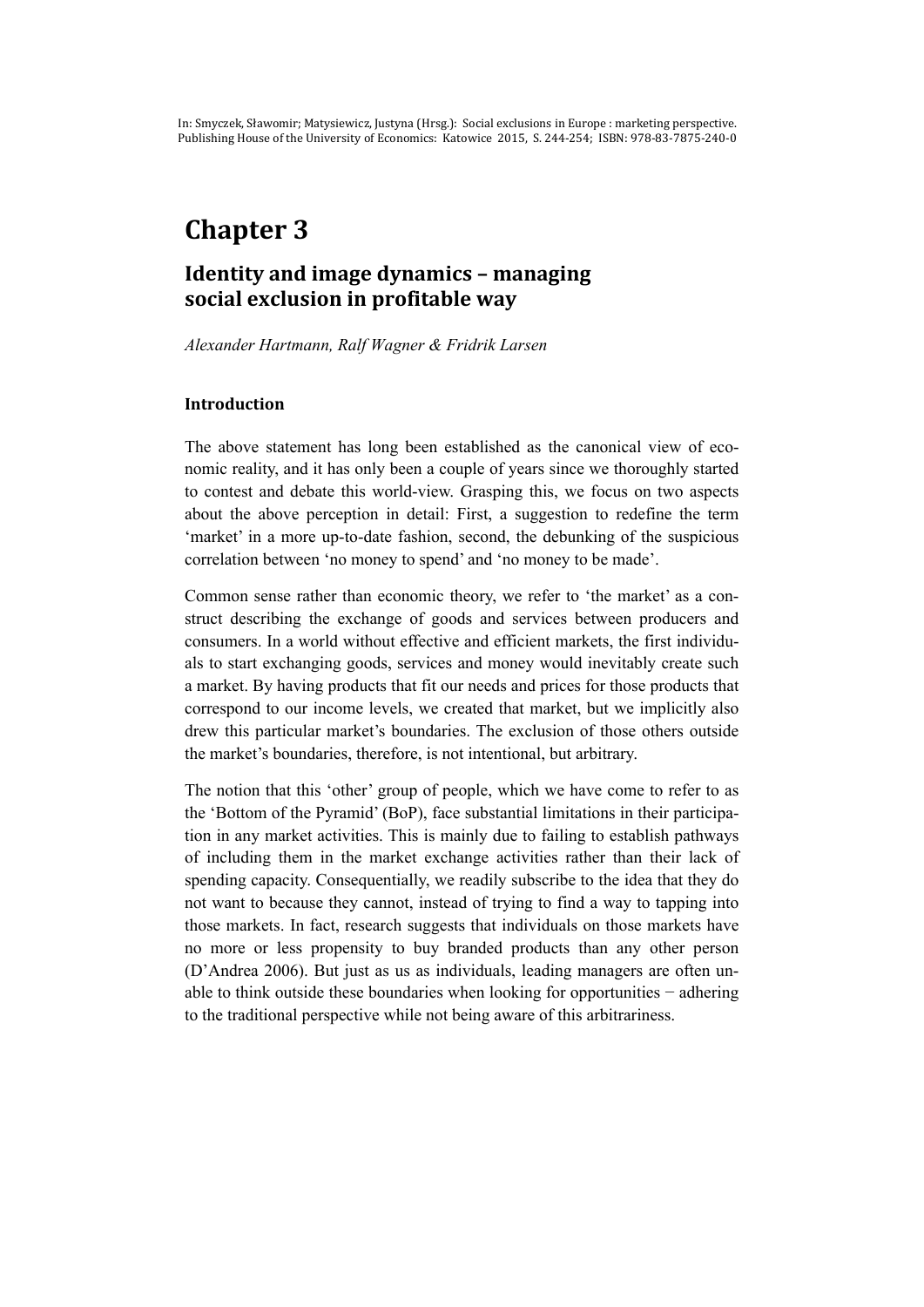The second aspect ties directly into this thought. Even if we buy into the idea that there can be demand for our products and services (or a variation thereof), most companies still avoid entering BoP markets out of the indoctrinated managerial understanding that cost plus benefits *must* equal price. The alleged correlation between being unattractive customers because of no money to spend is again to be challenged by a change of focus on the subject. The goal has to be changing the mindset of decision-makers and employees alike throughout the company, and turning away from an income-focused mentality towards a mentality of affordability ("price minus profit must equal cost"), which would lead to a fundamentally changed perception of the BoP. It is not about how much money they have, but, about how to create the capacity for them to consume.

Both considerations ("there is demand, but no supply because of price barriers" and "lowering price barriers by innovation, rather than subsidization and/or economies of scale") are flipsides of the same coin. Once a company decides to resolve market boundaries and expand into BoP markets, the question arises of how to do just that. Most research is concerned with the questions of 'if' and 'how to' and its consequences and benefits (e.g., innovation leverage, or structural and economic benefits for BoP markets). What usually does not get much attention are the psychological and sociological implications. These of course inevitably have an impact on all kinds of areas, from managerial decision-making to organizational identification to stakeholder perception and management. From an organization's perspective, the questions "how does operating in a BoP market make us look" and "how does it change who we are?" are essential as it is not only the basis but also a justification for all further decisions and actions.

In this chapter, we therefore look more closely at the issue of BoP activities from the perspective of organizational identity construction and change, as well as related questions of image and reputation and their dynamics. We then systemize several areas where both BoP and identity streams can benefit from theoretical insights from one another and highlight promising venues for future research. Our contribution lies in establishing an interface between organizational identity and image to the BoP related publication stream.

### **1. Theoretical framework: Identity, image and reputation**

#### **1.1. The identity question**

Conceptual contributions are substantially influenced by our theoretical perspectives and research paradigms. Identity research in the field of organization theory is mainly based on S. Albert and D. Whetten's (1985) seminal work on organiza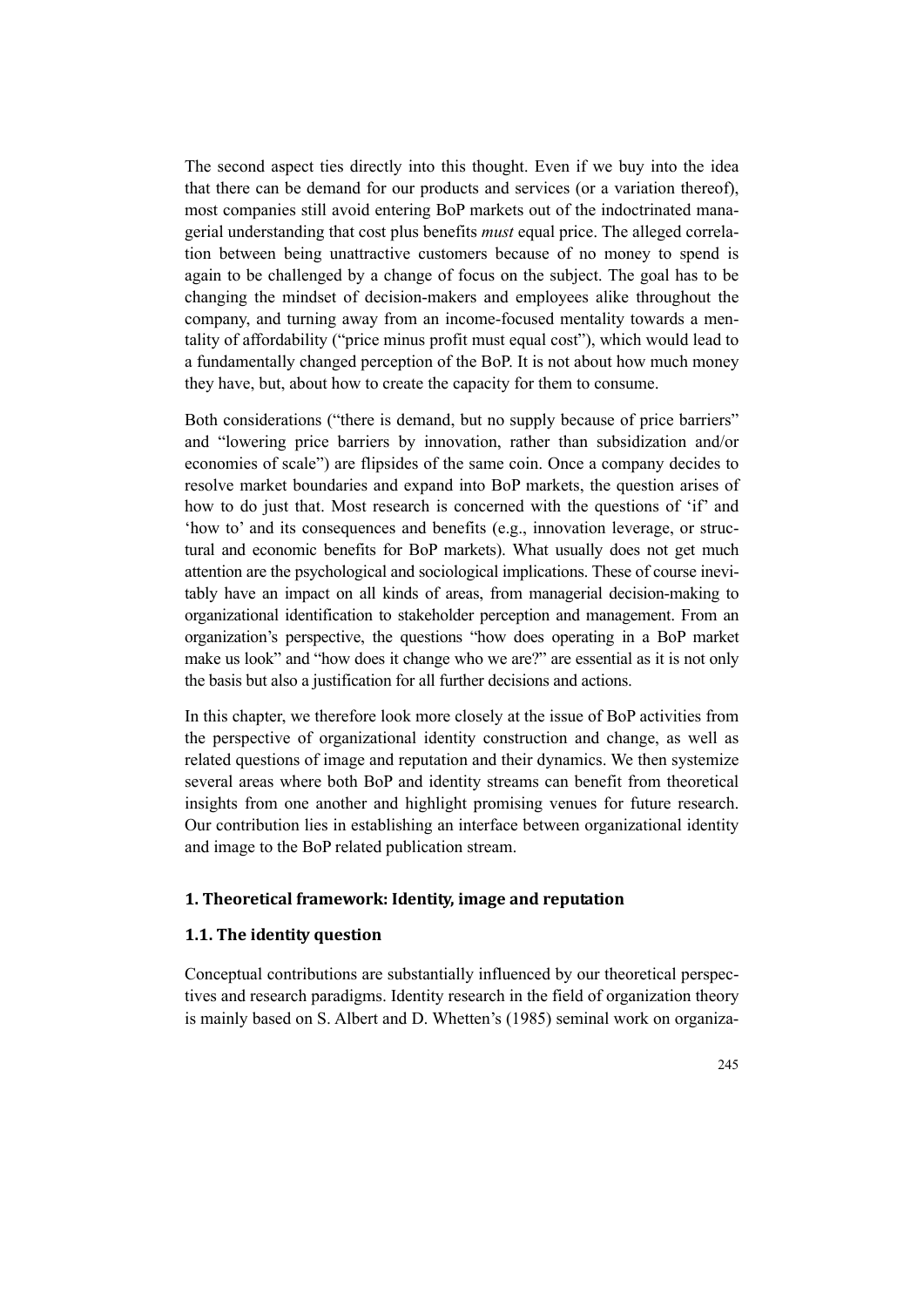tional identity. They characterize the concept of identity as the central, enduring, and distinctive (CED) traits or claims of an organization – those that set it apart and help its member distinguish themselves as a group from others. These 'pillars of identity' are set out to answer the reflected in the fundamental question "who are we as an organization?" We chose organizational identity as a starting point for the discussion because it serves as the centerpiece of a much broader network of related terms and conceptions.

Yet, organizational identity has been characterized as an elusive and somewhat mudded or even 'confused' concept (Whetten 2006; Corley et al. 2006), based on the fact that it is widely applicable and therefore also rooted in several, largely unrelated streams of research (Dowling, Otubanjo 2011). Only recently have we begun to apply an interdisciplinary approach without restricting the discussion to one field of interest (Ravasi, van Rekom 2003; van Rekom, Corley & Ravasi 2008) and structure our understanding and related terminology to provide a common discursive framework (Brown et al. 2006; Corley et al. 2006).

This clarification helps guiding future research, but the lack of common language and its proximity to other widely researched phenomena such as identification (Ashforth, Harrison, Corley 2008) or culture and image (Fombrun, Shanley 1990; Gioia, Schultz, Corley 2000; Hatch, Schultz 2002). This has also led to decades of intertwining and mixing up with related (and even unrelated) constructs (Falkenreck, Wagner 2010). Two of these constructs, reputation as the 'strictly external' counterpoint to the 'strictly internal' organizational identity, and image as the connecting piece linking both.

Albert and Whetten's approach presupposes an understanding of both origin and level of analysis. Many of the concepts underlying organizational identity research can be traced to Social Identity Theory (SIT), pioneered by H. Tajfel (1972; see also Tajfel, Turner 1979; Tajfel, Turner 1986). SIT, being most influential on the individual level of analysis (Ashforth, Harrison, Corley 2008), laid the foundation for understanding how individuals establish, perceive and evaluate group memberships and differentiate between members and outsiders of the group. The knowledge of being part of a group (cognitive element), the value and emotional significance of being part of that group (evaluative element) as well as the emotional investment of a person are key to forming a group identity (Tajfel & Turner 1979; Haslam & Ellemers 2005).

This of course resonates on the organizational level as well: group identities are understood as shared identities (outside the individual) and distinguish between groups, while individual identities are unique to a person and help to distinguish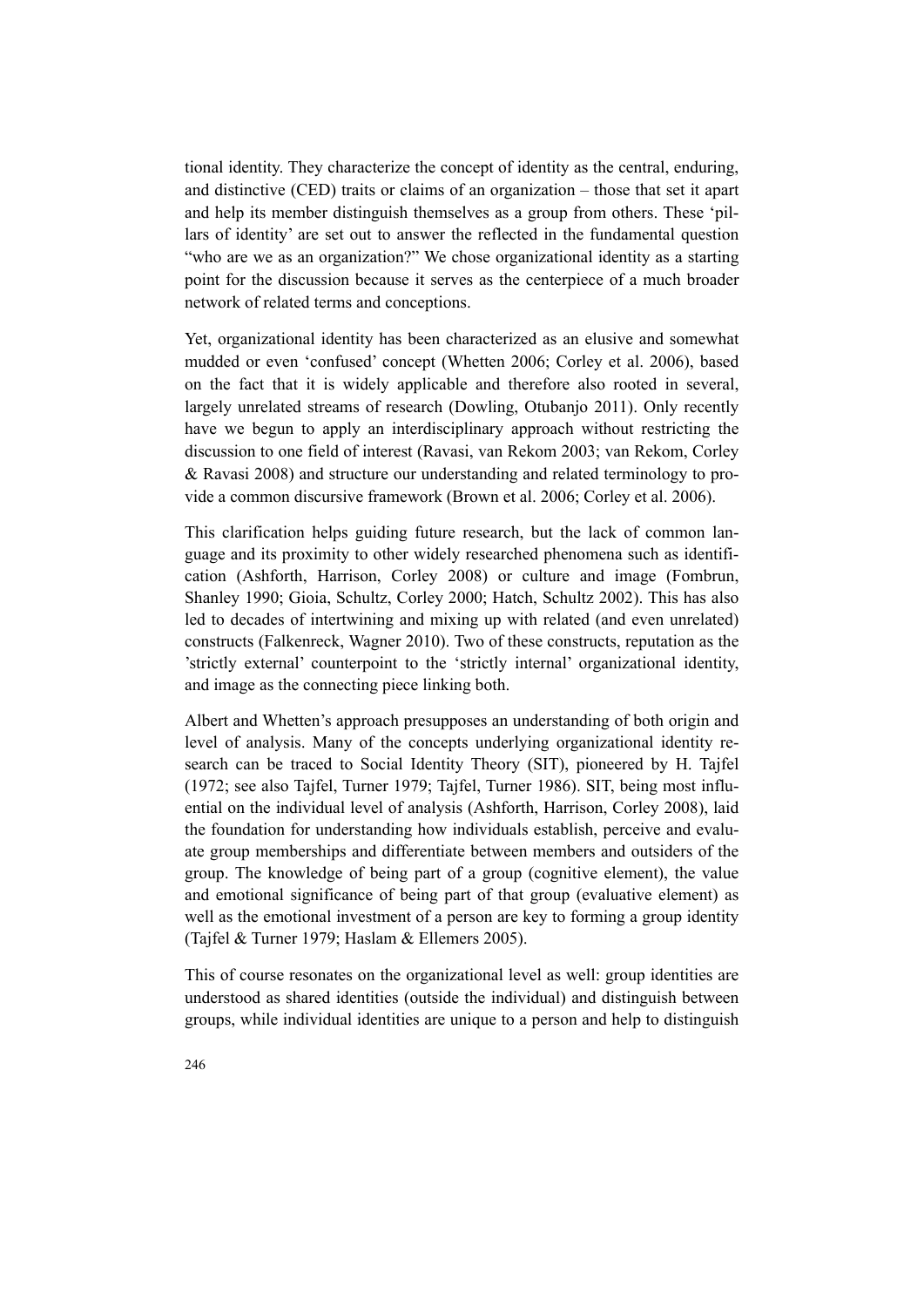between individuals (Brewer, Gardner 1996). Identity has even been attributed on a meta-organizational level to strategic groups (Peteraf & Shanley 1997; Anand, Joshi & O'Leary-Kelly 2013). On the organizational level, we find two predominant approaches:

- 1. The organization's identity viewed as a process of social construction, in which members of the organization create the organization's identity through interaction and dialogue (e.g., Ashforth & Mael 1989).
- 2. The social actor view, which assumes that the organization creates its own identity through its actions, independent of individuals' influence (e.g., King & Whetten 2008).

Adopting the CED traits for our own argument, we have to ask which of these aspects would be influenced by or actively influence BoP activities the most, and in what form. As the first pillar, the issue of centrality is mainly discussed within the context of hybrid or multiple identities (Pratt & Foreman 2000; Fiol 1991; Golden- -Biddle & Rao 1997). As centrality would require the organization to have a core or center of shared identity that is universally agreed on, the notion that there can be multiple identities is contested by some. Yet, Albert & Whetten (1985) already introduced the concept under the term hybridity, implying either that each member of the organization shares or recognizes multiple organizational identities or that different identities are held by different members of the organization.

The second pillar, the enduring character of identity, is concerned with the question whether something can be considered part of the identity if it changes. While Albert & Whetten (1985) initially dismissed the idea that identity change can happen quickly (if at all), this 'continuous' aspect has since been contested by many researchers. While certainly the most hotly debated aspect of identity, the concept of adaptive instability tries to reconcile both approaches (Gioia, Schultz & Corley 2000): The basic assumption here lies in the separation of labels and meanings. While the labels attributed to the organization remain stable (e.g. 'we are sustainable'), the meaning, or interpretation of this label is dynamic.

Distinctiveness, the third pillar, can be grounded on Tajfel & Turner's (1986) observation that group identities are both relational (in a descriptive way, saying "we are different from Y") and comparative ("we are better/worse in comparison to Y"), ultimately leading to the creation of a positive distinctiveness. Even though it is treated here, in the context of organizational identity, as a collective phenomenon (whereas in SIT it is discussed on the individual level), the implication of the distinctiveness feature of identity remains the same. Discussing distinctiveness with an external view (as a feature of a company, product or ser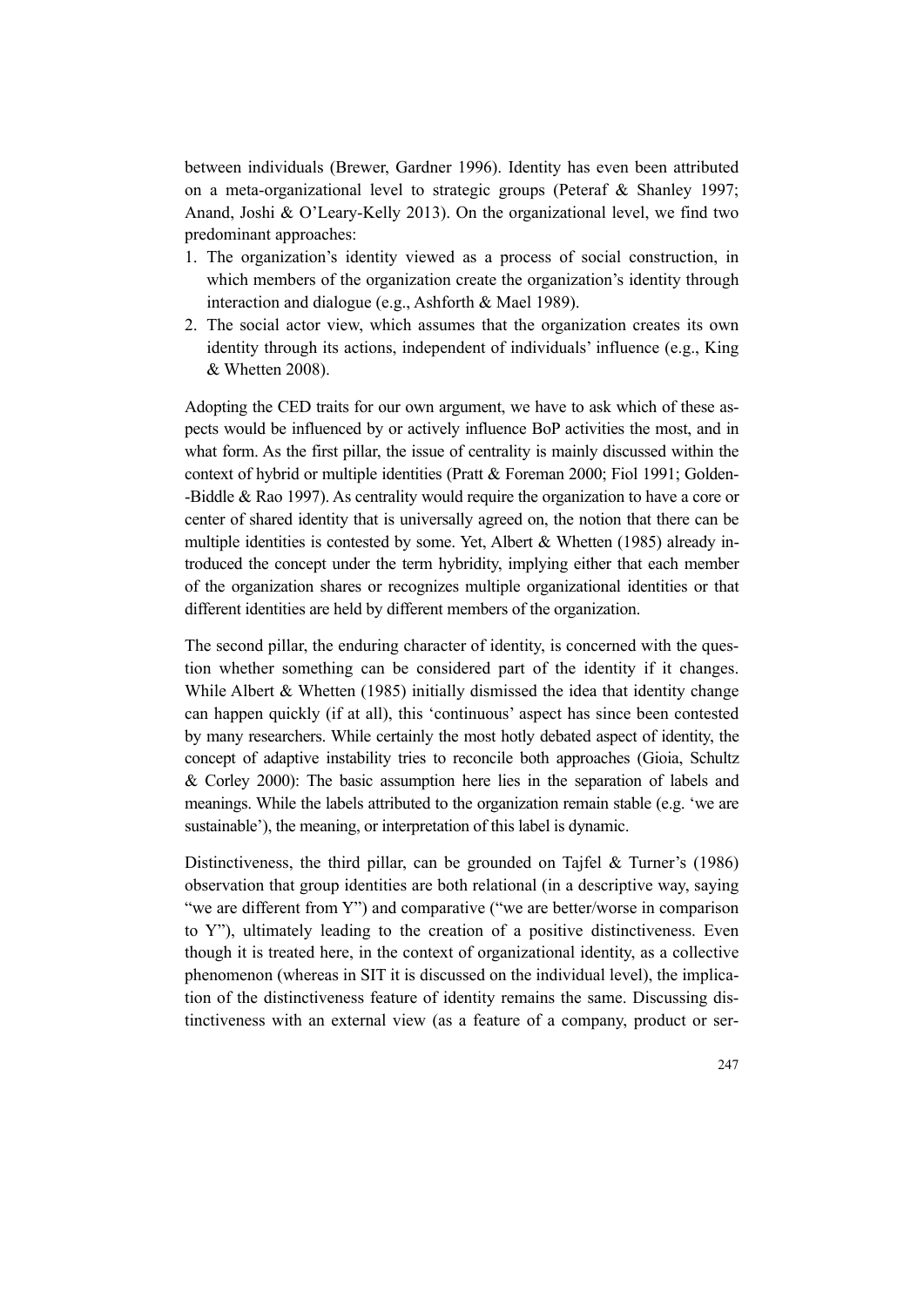vice), e.g. differentiation as a means to generate competitive advantage, is ultimately not much different from internal distinction of employees towards the organization. Comparison can be implicit or explicit (Harquail & King 2003), while the process of comparison does not happen between isolated characteristics, but distinct sets of characteristics (Albert & Whetten 1985).

## **1.2. Image and reputation**

Image, in a broader sense than identity, centers on how organizational members think others see their organization (Dutton & Dukerich 1991). Following Brown et al.'s (2006: 102) unifying terminology, the term image itself can be broken down into intended image ("What does the organization want others to think about the organization?") and construed image ("What does the organization believe others to think about the organization?"). In line with Brown et al. (2006) we argue that members of the organization should be distinguished from other stakeholder groups when it comes to the perspective of the organization, thus necessitating a differentiation not only between organizational identity and reputation, but also image and reputation. Following this approach, reputation would reflect what stakeholders actually think of the organization.

More broadly Alvesson (1990: 375f.) describes image as both the 'inner picture' of an object (i.e., organization) as well as its communicated attributes. He refers to it as the 'sense image' and 'communicated image' (1990: 376). He also observes that distance to the object factors prominently into the relevance of organizational image: Close proximity implies external stakeholders have a complex and relatively unbiased opinion of the organization. Therefore, image only becomes relevant with distance from the focal object. The more complex, distant and big and the object (e.g. a multinational company), the more difficult it is to encompass it.

Reputation is the external perception that organizations are (positively) distinctive within their peer group (King & Whetten 2008). External perception of reputation is an attribution process stemming from stakeholder evaluation (Elsbach 2006). Stakeholders' assessment and attribution is a process that follows institutionalized rules (Rindova, Frombrun 1999), in part based on organizational image and, consequentially, identity (Frombrun, 1996; Brown et al., 2006).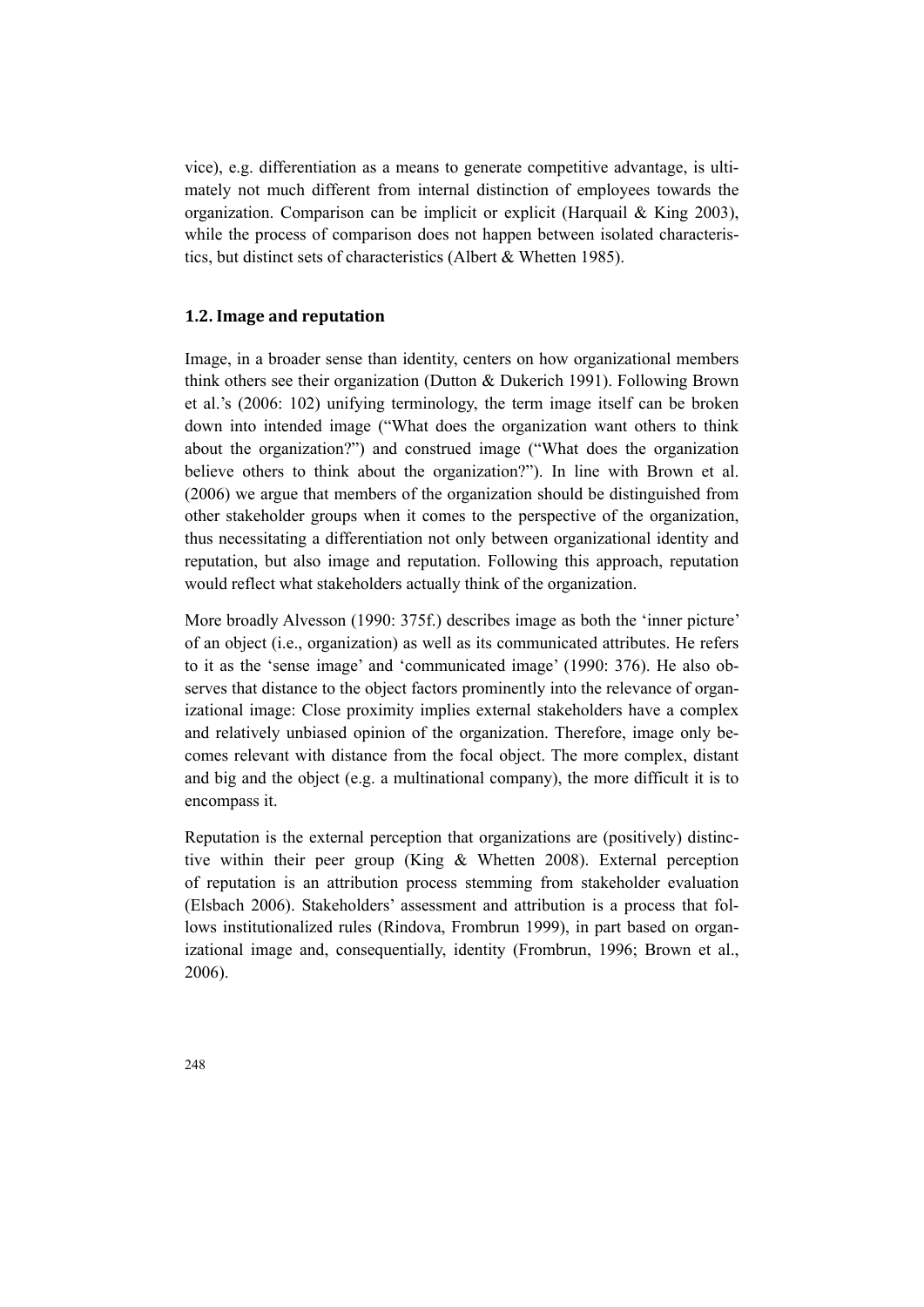Even though identity takes on the role of the basis of the argument, image can be viewed as the centerpiece. The question whether an understanding of one's own identity (whether on an individual or organizational level) is a necessary prerequisite to asking "who do others see me/us?" or not, is merely philosophical. Understanding that both questions are of equal importance – and the realization that both questions cannot be isolated from one another – is mandatory when it comes to defining oneself. Reputation then serves as the mirror, a reflection of reality, showing 'how it is' and helping to unearth discrepancies between how we see ourselves, how we want to be seen and how we are truly seen.

#### **2. Brand personality as a factor of organizational image**

The predominant belief is that organizational identity and image are shaped by internal norms and values as well as external actions and expressions of the organization's self. It comes as no surprise that such an approach entails the suggestion that corporate actions are in some form attributable. Yet we rarely witness organizations being assessed by headlines they make (as would be one logical way to observe organizational behavior from a birds- eye view). Especially when looking at the BoP with its focus on B2C markets, it is much more obvious to attribute an image to an organization by means of their brands – in other words, brand management has an influence in shaping the intended image of the organization and hence exert indirect influence on organizational identity. Multiple brands of a company and their identities (referred to as 'brand personalities') would merge with other aspects, such as projected norms and values and corporate actions to shape the perceived image of the organization. To date, no attempt has been made to reconcile both the 'corporate action' and 'brand' approaches (or test whether both are reconcilable at all).

Further, bearing in mind that the 'identity question' is always self-referential, a brand can have no own point of reference. A brand is attributed with a constructed personality that corresponds with the self-identity or social identity of the group that the brand is marketed towards (Aaker 1996; Dowling 2006; Boje 2008) – it is meant to provide a relevant and engaging context to make sense of the company's character and behavior and provide context for understanding organization's motives behind the design, marketing and visual identity (Roddick 1991). In brand management, the term identity (or personality) is often associated with tangible and/or visible attributes that shape its perception (Olins 1989; van Riel & Balmer 1997; Brun 2002).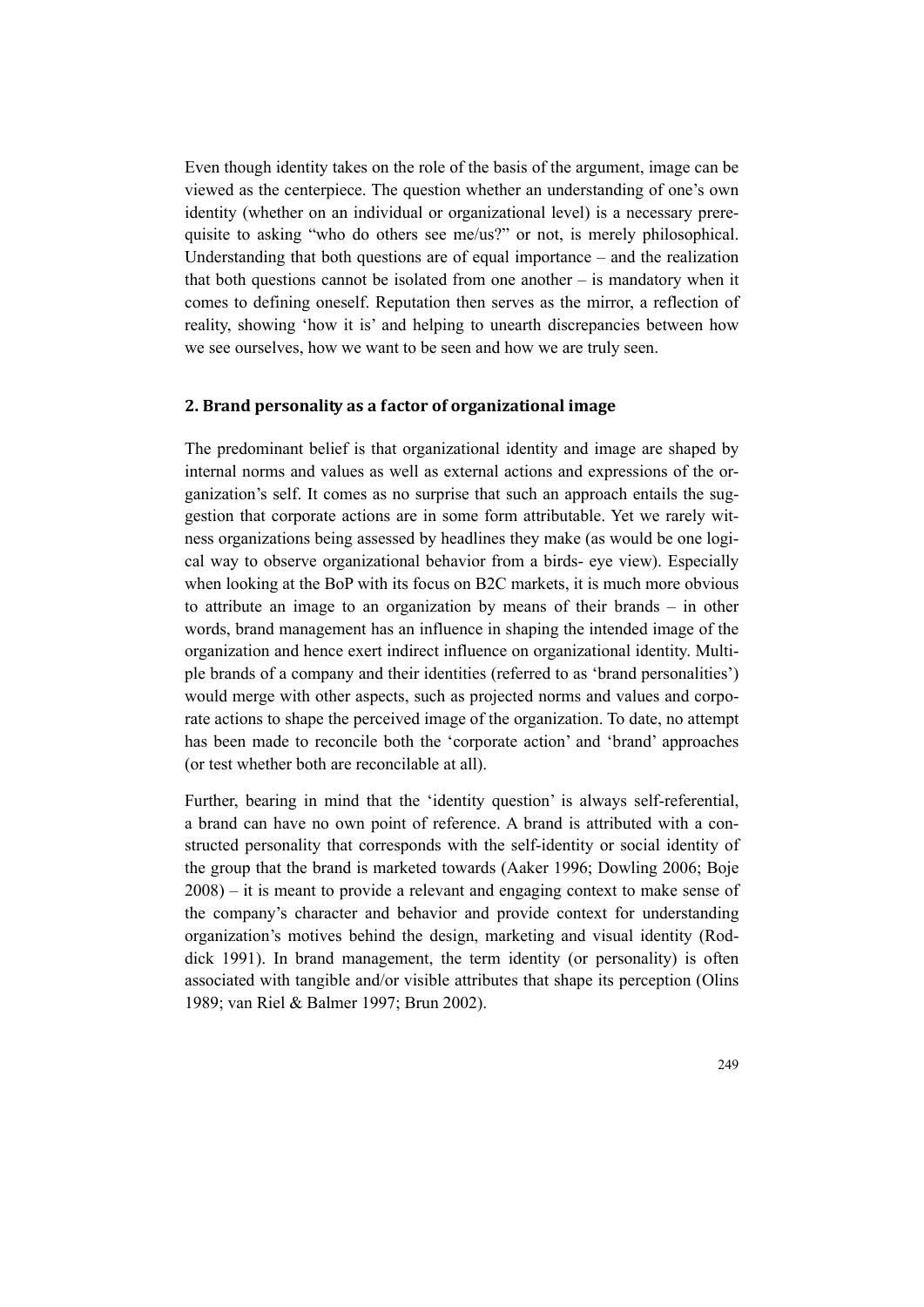| <b>Dimension</b>  | <b>Employees view</b>                 | Non-BoP                                 | BoP                                       | Organizational        |
|-------------------|---------------------------------------|-----------------------------------------|-------------------------------------------|-----------------------|
|                   |                                       | <b>Customers view</b>                   | <b>Customers view</b>                     | view                  |
| Centrality        | Confusion in the                      | Any evaluation                          | Self-perception as                        | Scale effects are     |
|                   | dimensions of:                        | in the continuum                        | coequal partner in                        | likely to become one  |
|                   | • technology                          | between denial                          | the production and                        | of the most critical  |
|                   | (high-end versus                      | (customers who pay                      | consumption process success factors       |                       |
|                   | robust technologies),                 | a premium price                         | needs to be                               |                       |
|                   | • target market,                      | to distinguish them-                    | established and                           |                       |
|                   | • relevant                            | selves other social                     | maintained                                |                       |
|                   | competitors                           | classes) and appre-                     |                                           |                       |
|                   |                                       | ciation and pride                       |                                           |                       |
|                   |                                       | (customers valuating                    |                                           |                       |
|                   |                                       | the social progress)                    |                                           |                       |
| Positive          | Pride of being                        | Overcoming the ever Opportunity of fair |                                           | Opportunity for       |
| distinctiveness   | engaged in in the                     | repeating 'luxury'                      | valuation of own                          | sustainable and       |
|                   | inclusion process                     | positioning of ordinary achievements    |                                           | 'modern'              |
|                   |                                       | products and services                   |                                           | achievements          |
| Enduring          | Need for                              | Need for                                | Opportunity                               | Core markets as well  |
| character         | a re-orientation                      | a re-orientation                        | for a re-orientation                      | as the business       |
| of identity       |                                       |                                         |                                           | model might shift in  |
|                   |                                       |                                         |                                           | a medium to long-term |
|                   |                                       |                                         |                                           | perspective           |
| Image/Reputation  | Any improvements                      | Subject to further                      | Likely to be positive                     | Subject to further    |
|                   | might forester work                   | research                                |                                           | research conserving   |
|                   | motivation,                           |                                         |                                           | der positioning       |
|                   | commitment,                           |                                         |                                           | before serving BoP    |
|                   | and loyalty                           |                                         |                                           | markets and adopting  |
|                   |                                       |                                         |                                           | the relevant business |
|                   |                                       |                                         |                                           | models                |
| Brand personality | Subject to further                    |                                         | A core change of the A core change of the | Opportunity           |
|                   | research: Which are<br>the conditions | brand personality                       | brand personality                         | for developing new    |
|                   |                                       | might be appreciated might impact the   | attitude toward                           | brand personalities   |
|                   | of a positive change?                 |                                         | the brand in                              |                       |
|                   |                                       |                                         |                                           |                       |
|                   |                                       |                                         | a negative way                            |                       |

**Table 1.** Summarizes the above perspectives of an organization's engagement in the BoP markets

From the Table it becomes evident, that from an organizational point of view, entering the BoP markets and adoption the relevant business models goes along with a lot of opportunities. However, the entries in the columns of the employees' perspective as well as the customers' perspectives (both Non-BoP and BoP) are propositions indicating a clear need for further research providing empirical evidence.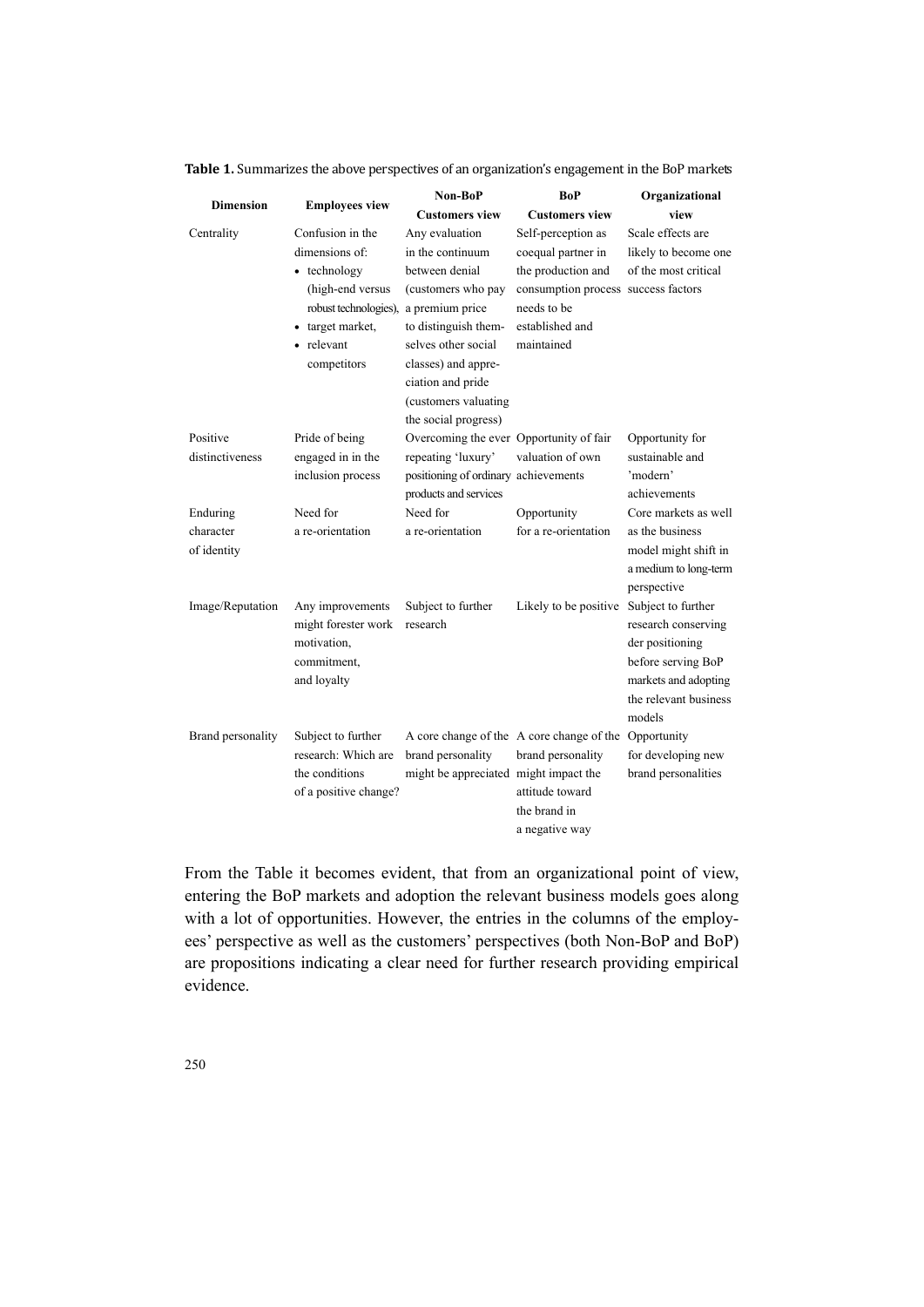# **Conclusions**

Companies deciding to enter these markets are presented with a unique set of threats and obstacles on the one hand, but also the opportunity to expand from the oversaturated and low-margin markets of developed economies into huge clusters of untapped and eager customers-to-be. Yet, many decide against such a step. The impediment to enter these markets mostly stems from two types of forces.

There are several relevant questions that need to be answered concerning the dimensions of organizational identity in relation to BoPs, with CED as a main issue. Not only could the engagement in BoP activities itself influence the perception of these core elements of identity by the organization's members, (that is, influence both centrality and facilitate change of the organization's identity), as they start to see themselves in a different light or move towards a different understanding of who they are. Subscribing to the multiple-core paradigm of centrality, it could also lead to the creation of peripheral identities of lead to a splitting up of the understanding of identity altogether, depending on whether one is directly in contact with and perceiving organizational performance within a BoP market. This particular aspect has to be stressed because, unlike any other multi-national strategy, BoP, as initially described, requires a certain managerial approach that could well devolve onto other members of the organization and in turn become measurable as it manifests in the collective identity views.

The enduring characteristic of identity supplied both a sketch of the current debate surrounding changeability and dynamism of a core element of the organization and as a link between identity and related constructs. Moving from the strictly internal view of identity towards external perception, organizational image can either passively witness this influence or actively influence identity in this scenario. As the overall reputational gain has been mapped out, the relevance of image as the 'bridge' between identity and reputation figures prominently into the debate.

Both intended and construed image provide fertile ground for further investigation into the topic. While the possible identity-influencing aspects discussed above mainly happen subconsciously, the process of intended and construed image creation happens on a much more aware and open level of self-reflexivity.

What, then, constitutes organizational images? Adopting Alvesson's approach to bridge the issue of brand personality and organizational image can be a starting point. While few researchers investigated the link between brand personality and organizational image, it could hint at divergences in perception and, subse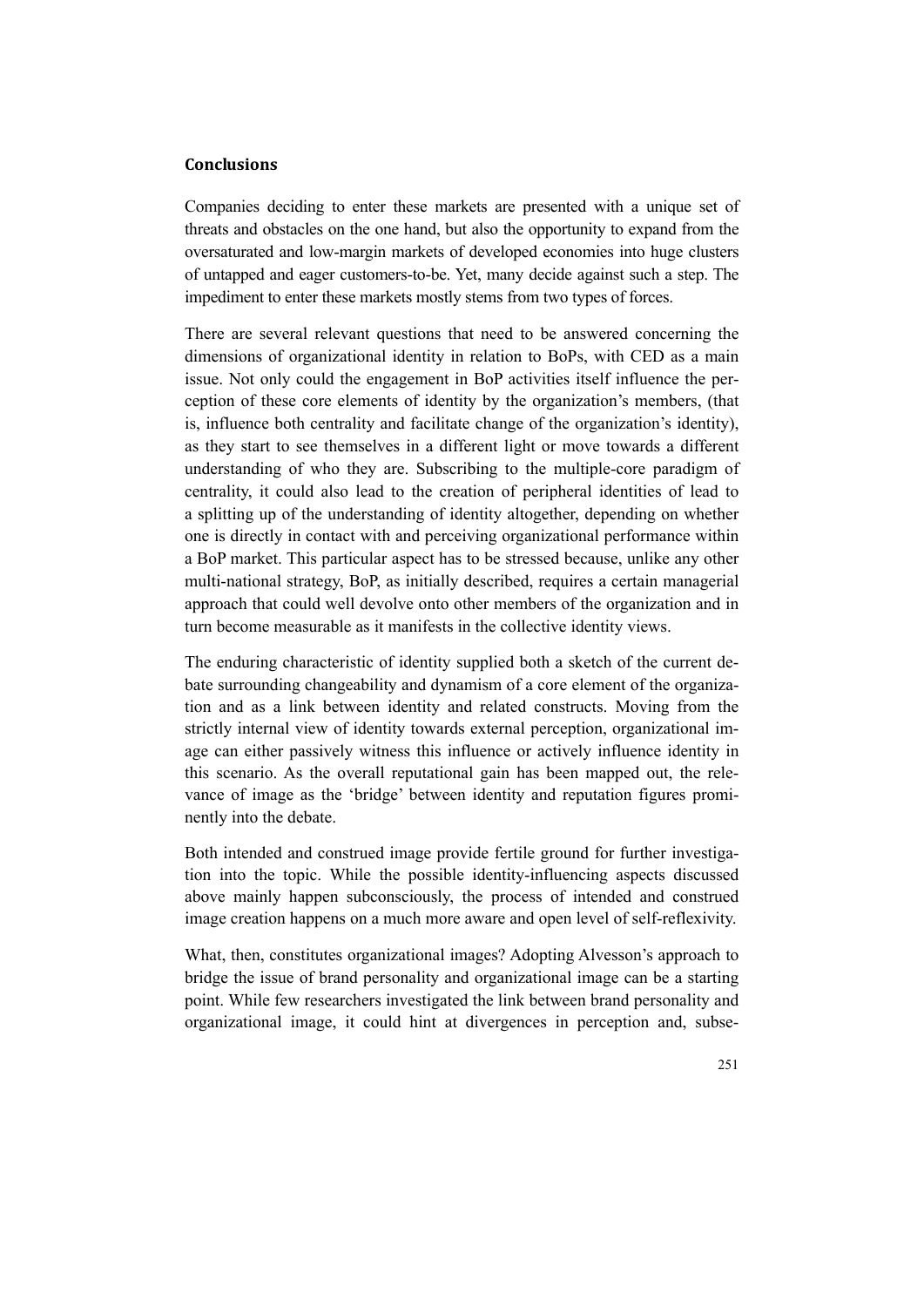quently, framing. It remains unclear how much of the organizational image is truly constructed by observing organizations' actions and activities, as this usually does not include management of brand personalities. Our proposition is that brand personality has a much bigger influence on organizational image than actions of organizations if viewed from an external perspective.

In consequence, this implies that not the importance of the organizational image is directly related to proximity to the organization (as suggested by Alvesson), but also that the perspective of the actor perceiving the image (either internal or external) has a direct effect on the means of perceiving the image. Put it bluntly, if external stakeholders construct an image of the organization, they most likely do this through interpretation of brand personalities, while internal stakeholders are probably more influenced by the actual organization's actions and values. The implication would be that members of the organization would be differently affected by BoP activities, while the eventual outcome (i.e., the interpretation of the organization's image) could in fact be similar or even identical.

#### **References**

Aaker D.A. (1996), *Building strong brands*, New York: Free Press.

- Albert S., Whetten D.A. (1985), *Organizational identity* [in:] *Research in Organizational Behavior*, Vol. 7, L.L. Cummings and B.M. Staw (eds.), Greenwich, CT: JAI Press: 263-295 (reprinted in M.J. Hatch, Schultz M. (2004), *Organizational identity: A reader*, Oxford: Oxford University Press: 89-118).
- Alvesson M. (1990), *Organization: From substance to image*? "Organization Studies", Vol. 11: 373-394.
- Anand V., Joshi M., O'Leary-Kelly A.M. (2013), *An organizational identity approach to strategic groups*, "Organization Science", Vol. 24(2): 571-590.
- Ashforth B.E., Mael F. (1989), *Social identity theory and the organization*, "Academy of Management Review", Vol. 14: 20-39.
- Ashforth B.E., Harrison S.H., Corley K.G. (2008), *Identification in organizations: an examination of four fundamental questions*, "Journal of Management", Vol. 34: 325-374.
- Boje D.M. (2008), *Storytelling organizations*, Los Angles: Sage.
- Brewer MB., Gardner W. (1996), *Who is this "We"? Levels of collective identity and self representations*, "Journal of Personality and Social Psychology", Vol. 71(1): 83-93.
- Brown T.J., Dacin P.A., Pratt M.G., Whetten D.A. (2006), *Identity, intended image, construed image, and reputation: An interdisciplinary framework and suggested terminology*, "Journal of the Academy of Marketing Science", Vol. 34(2): 99-106.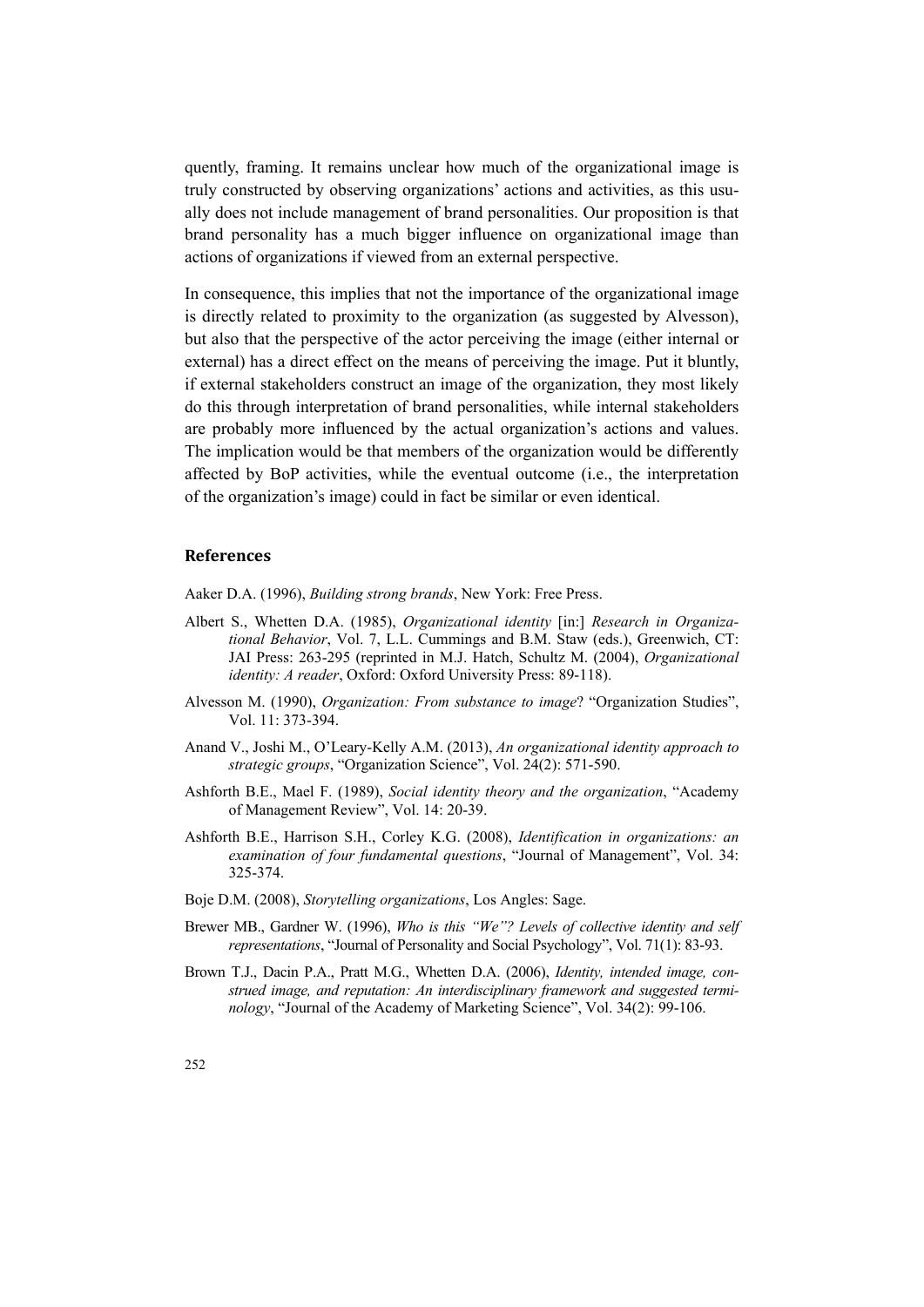- Brun M. (2002), *Creating a new identity for France Telecom: Beyond a visual exercise* [in:] Corporate and organizational identities: Integrating strategy, marketing, *communication, and organizational perspectives*, B. Moingeon, G. Soenen (eds.), London: Routledge: 133-155.
- Corley K.G., Harquail C.V., Pratt M.G., Glynn M.A., Fiol C.M., Hatch M.J. (2006), *Guiding organizational identity through aged adolescence*, "Journal of Management Inquiry", Vol. 15(2): 85-99.
- D'Andrea G. (2006), *Breaking the paradox of emerging markets: Strategies for reaching consumers at the base of the pyramid*, Working Paper, Buenos Aires: Universidad Austral.
- Dowling G.R. (2006), *Communicating corporate reputation through stories*, "California Management Review", Vol. 49: 82-100.
- Dowling G.R., Otubanjo T. (2011), *Corporate and organizational identity: Two sides of the same coin*, "Academy of Marketing Science Review", Vol. 1: 171-182.
- Dutton J.E., Dukerich J.M. (1991), *Keeping an eye on the mirror: Image and identity in organizational adaption*, "Academy of Management Journal", Vol. 31: 517-554.
- Elsbach K.D. (2006), *Organizational perception management*, New York: Lawrence Erlbaum.
- Falkenreck C., Wagner R. (2010), *Impact of direct marketing activities on company reputation transfer success: Empirical evidence from five different cultures*, "Corporate Reputation Review", Vol. 13(1): 20-37.
- Fiol C.M. (1991), *Managing culture as a competitive resource: Anidentity-based view of sustainable competitive advantage*, "Journal of Management", Vol. 17: 191-211.
- Fombrun C., Shanley M. (1990), *What's in a name? Reputation building and corporate strategy*, "Academy of Management Journal", Vol. 33: 233-258.
- Gioia D.A., Schultz M., Corley K. (2000), *Organizational identity, image and adaptive instability*, "Academy of Management Review", Vol. 25: 63-82.
- Golden-Biddle K., Rao H. (1997), *Breaches in the boardroom: Organizational identity and conflicts of commitment in a nonprofit organization*, "Organization Science", Vol. 8: 593-609.
- Harquail C.V., King A.W. (2003), *Organizational identity and embodied cognition: A multi-level conceptual framework*, Paper presented at Academy of Management Annual Meeting, Seattle, WA.
- Haslam S.A., Ellemers N. (2005), *Social identity in industrial and organizational psychology: Concepts, controversies and contributions* [in:] *International review of industrial and organizational psychology*, Vol. 20, G.P. Hodgkinson (ed.), Chichester, UK: Wiley: 39-118).
- Hatch M.J., Schultz M. (2002), *The dynamics of organizational identity*, "Human Relations", Vol. 55: 989-1018.